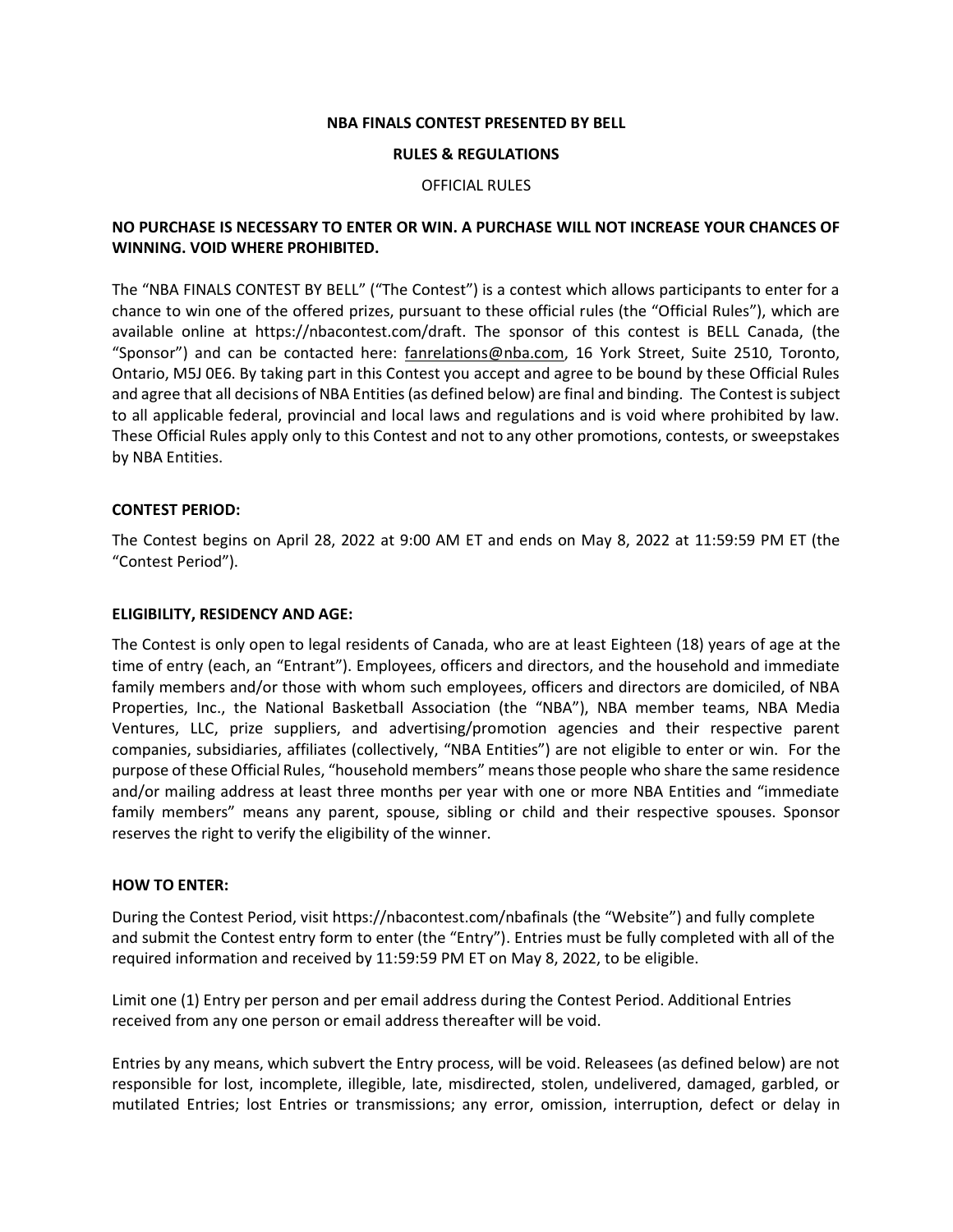transmission, interrupted or unavailable network, cable, satellite, Internet Service Provider (ISP), server or other connections; miscommunications, failed computer hardware or software or technical failures; garbled, misrouted or scrambled transmissions; incomplete Entries or communications; or other errors; printing, typographical or other errors appearing within these Official Rules, the Website, in any Contestrelated advertisements or other materials; or other errors or problems of any kind whether mechanical, human, computer, electronic or otherwise relating to or in connection with the Contest, including, with limitation, errors or problems which may occur in connection with the administration of the Contest, the processing of Entries, the announcement of the prizes, or the cancellation or postponement of any events or games. NBA Entities reserve the right, in their sole discretion, to void any and all Entries of an entrant who NBA Entities believe has attempted to tamper with or impair the administration, security, fairness or proper play of this Contest. The use of automated or similar devices which subvert the Entry process, including but not limited to Entries submitted using any bot, macro, script, or contest service (or any other devices intended to automate any aspect of Entry) to enter this Contest is prohibited and Entries through such devices are void.

# **PRIZES:**

There will be one (1) prize available to be awarded, consisting of the following components (the "Prize")

valued at \$5,000 CAD:

- Having the Larry O'Brien trophy in the winner's home for a day, prior to traveling to the Finals, (the drop off and pickup of the trophy to be chosen by the Sponsor in their sole and absolute discretion).
- Two (2) tickets to the 2022 NBA Finals. Tickets (row and seat) to be chosen by the Sponsor in their sole and absolute discretion.
- Two (2) roundtrip flight tickets from the nearest Canadian airport to the winner's home. (to be chosen by the Sponsor in their sole and absolute discretion).
- One (1) double-occupancy hotel room for two (2) nights (to be chosen by the Sponsor in their sole and absolute discretion).

Prizes must be accepted as awarded and are not transferable or convertible to cash. No substitutions except at NBA Entities' option. NBA Entities reserve the right, in their sole and absolute discretion, to substitute the Prize or a component thereof with a prize of equal or greater value, including, without limitation, but at NBA Entities' sole and absolute discretion, a cash award.

# **PRIZE DRAW:**

A random draw for the one (1) prize winner (the "Prize Winner") will take place on Monday, May 9, 2022 at 10:00 AM ET in Toronto, Ontario from all eligible Entries received during the Contest Period. An Entry selected will be eligible to win one (1) Prize. The odds of winning a Prize will depend on the total number of eligible Entries received during the Contest Period.

In the event of any error of any kind whatsoever, more potential winners are selected than specified in these Official Rules, the Sponsor reserves the right to hold a random draw amongst all potential prize claimants to award the correct number of prizes.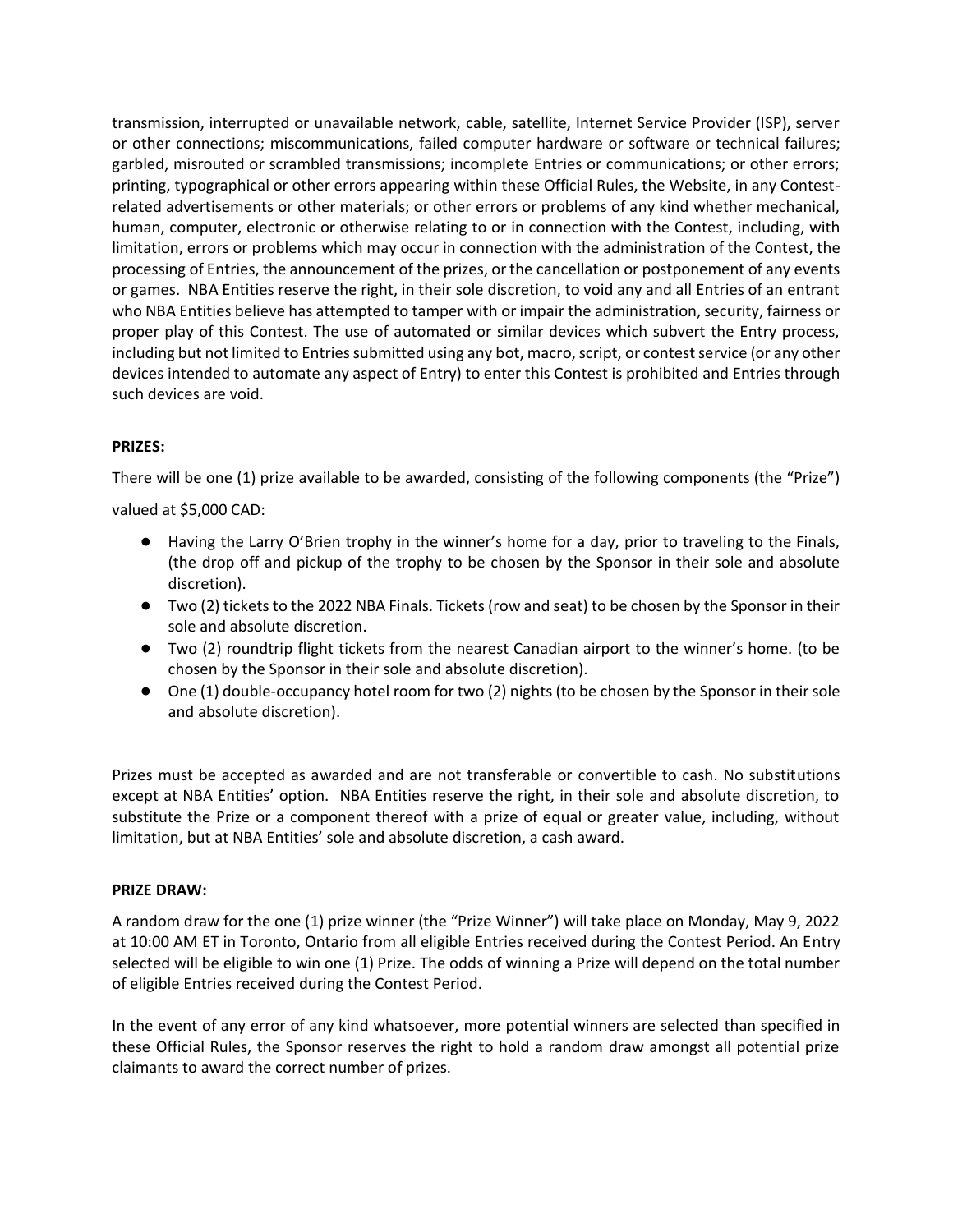### **WINNER NOTIFICATION AND SELECTION:**

The selected entrants for the Prizes will be contacted via email or by telephone by a representative of the NBA Entities by Monday, May 9, 2022. If the potential winner cannot be reached OR in the event a potential winner does not accept the prize or fails to comply with these rules and requirements within one (1) business day of being contacted by email or phone, the Prize will be forfeited. Upon prize forfeiture, no compensation will be given and the NBA Entities will have sole discretion to randomly select another potential winner.

Before being declared a Prize winner, the selected entrant will be required to correctly answer, without assistance of any kind, whether mechanical or otherwise, a mathematical skill-testing question and will also be required to sign, and in the event of a minor, have his/her parent or legal guardian sign on his/her behalf, a Declaration and Release Form (the "Release Form") stating that he/she has read, understood and complied with these Official Rules (including the eligibility requirements); grants all consents required as contemplated in these Official Rules; authorizes NBA Entities and their designees and assigns to use the winner's name, voice, city/province of residence, photos, video or film clips, and/or other visual likeness for advertising and/or trade purposes and/or for any other purpose in any media or format now or hereafter known without further compensation (financial or otherwise), permission or notification; and releases the Releasees and the supplier and/or provider of prizes from any and all liability of any kind arising out of the winner's participation in this Contest and receipt and use of the Prize. If the selected entrant fails to correctly answer the mathematical skill-testing question, fails to execute and return the Release Form within the required time period of one (1) business day, is otherwise not in compliance with the Official Rules, or is unable or unwilling to comply with these Official Rules, the selected entrant will be deemed ineligible and will forfeit his/her Prize. A new potential winner will then be selected from all remaining eligible Entries in accordance with these Official Rules.

All decisions of the NBA Entities with respect to any aspect of this Contest, including without limitation, the eligibility of Entries, are final and binding on all entrants in all matters as they relate to this Contest.

# **INDEMNIFICATION AND LIMITATION OF LIABILITY:**

BY ENTERING THE CONTEST, EACH ENTRANT AGREES TO INDEMNIFY, RELEASE AND HOLD HARMLESS THE RELEASEES FROM ANY LIABILITY, DAMAGES, LOSSES OR INJURY RESULTING IN WHOLE OR IN PART, DIRECTLY OR INDIRECTLY, FROM ENTRANT'S PARTICIPATION IN THE CONTEST AND THE ACCEPTANCE OF ANY PRIZE THAT MAY BE WON. THE NBA ENTITIES DO NOT MAKE ANY WARRANTIES, EXPRESS OR IMPLIED, AS TO THE CONDITION, FITNESS OR MERCHANTABILITY OF THE PRIZE.

THE RELEASEES SHALL HAVE NO LIABILITY WHATSOEVER IN RELATION TO THIS CONTEST AND WILL BE RELEASED AND HELD HARMLESS FROM ANY CLAIM, ACTION, LIABILITY, LOSS, INJURY OR DAMAGE, INCLUDING, WITHOUT LIMITATION, PERSONAL INJURY OR DEATH TO WINNER OR ANY THIRD PARTY OR DAMAGE TO PERSONAL OR REAL PROPERTY DUE IN WHOLE OR IN PART, DIRECTLY OR INDIRECTLY, BY ANY REASON, INCLUDING THE ACCEPTANCE, POSSESSION, USE OR MISUSE OF THE PRIZE AND/OR PARTICIPATION IN THIS CONTEST.

IN ADDITION TO ANY OTHER LIMITATIONS OF LIABILITY CONTAINED IN THESE OFFICIAL RULES OR OTHERWISE ON SPONSOR'S WEBSITE(S), INCLUDING THE CONTEST WEBSITE, SPONSOR ASSUMES ABSOLUTELY NO RESPONSIBILITY OR LIABILITY FOR (A) ANY INCORRECT OR INACCURATE ENTRY INFORMATION, OR FOR ANY FAULTY OR FAILED ELECTRONIC DATA TRANSMISSIONS; (B) ANY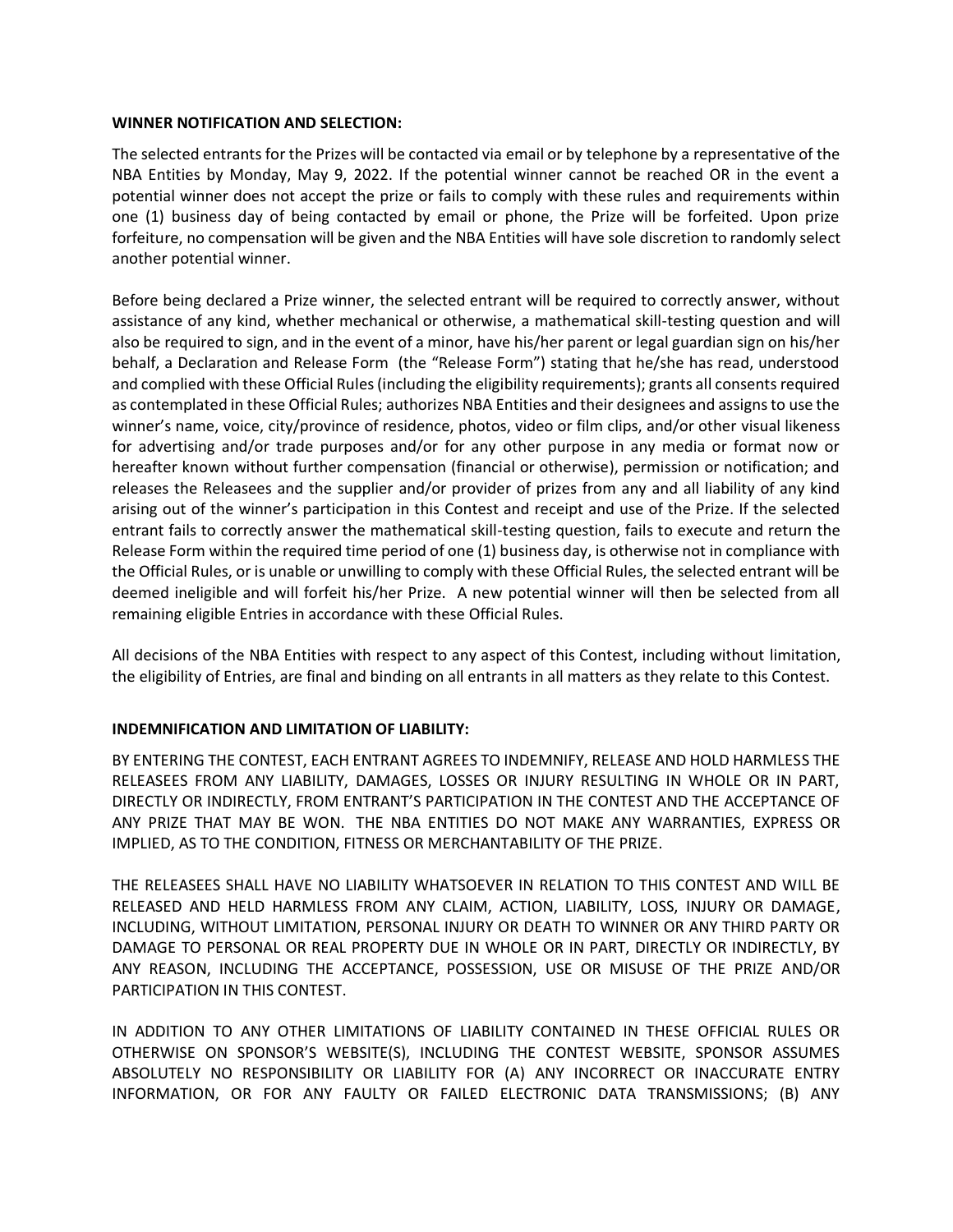UNAUTHORIZED ACCESS TO, OR THEFT, DESTRUCTION OR ALTERATION OF ENTRIES AT ANY POINT IN THE OPERATION OF THIS CONTEST/SWEEPSTAKES; (C) ANY TECHNICAL MALFUNCTION, FAILURE, ERROR, OMISSION, INTERRUPTION, DELETION, DEFECT, DELAY IN OPERATION OR COMMUNICATIONS LINE FAILURE, REGARDLESS OF CAUSE, WITH REGARD TO ANY EQUIPMENT, SYSTEMS, NETWORKS, LINES, SATELLITES, SERVERS, CAMERA, COMPUTERS OR PROVIDERS UTILIZED IN ANY ASPECT OF THE OPERATION OF THE CONTEST; (D) INACCESSIBILITY OR UNAVAILABILITY OF ANY NETWORK OR WIRELESS SERVICE, THE INTERNET OR WEBSITE OR ANY COMBINATION THEREOF; (E) SUSPENDED OR DISCONTINUED INTERNET, WIRELESS OR LANDLINE PHONE SERVICE; (F) ANY INJURY OR DAMAGE TO PARTICIPANT'S OR TO ANY OTHER PERSON'S COMPUTER OR MOBILE DEVICE WHICH MAY BE RELATED TO OR RESULTING FROM ANY ATTEMPT TO PARTICIPATE IN THE CONTEST OR DOWNLOAD OF ANY MATERIALS IN THE CONTEST (IF ANY); AND (G) ANY LOSSES WHATSOEVER, FINANCIAL OR OTHERWISE, SUFFERED BY ANY PERSON OR ENTITY IN CONNECTION WITH THE CONTEST AND THESE OFFICIAL RULES.

# **GENERAL CONDITIONS:**

The Releasees are not responsible for lost, incomplete, illegible, misdirected, garbled, stolen, or mutilated Entries or Release Form.

Entrants in this Contest agree to be bound by these Official Rules and agree that the NBA Entities and their designees and assigns may use the entrant's name, voice, city/province of residence, photos, video or film clips, and/or other visual likeness for advertising and/or trade purposes and/or for any other purpose in any media or format now or hereafter known without further compensation (financial or otherwise), permission or notification.

NBA Entities reserve the right to withdraw, amend or suspend this Contest or to amend these Official Rules, in any way, in the event of an error, technical problem, tampering, unauthorized intervention, fraud, or any other cause beyond the reasonable control of the NBA Entities that interferes with the proper conduct of this Contest as contemplated by these Official Rules. Any attempt to undermine the legitimate operation of this Contest is a violation of criminal and civil laws and should such an attempt be made, NBA Entities reserve the right to seek remedies and damages to the fullest extent permitted by law. NBA Entities reserve the right to cancel, amend or suspend this Contest, or to amend these Official Rules, without prior notice or obligation, in the event of any accident, printing, administrative, or other error or any kind, or for any other reason.

In the event of any discrepancy or inconsistency between the terms and conditions of these Official Rules and disclosures or other statements contained in any Contest-related materials, including, but not limited to: the Contest Entry form, the Website, point of sale, television, radio, print and/or online advertising; the terms and conditions of these Official Rules shall prevail, govern and control.

# **PERSONAL INFORMATION PRIVACY:**

Personal information of Contest participants will (i) be held by NBA Properties Inc. 3-100 Plaza Drive, Secaucus, New Jersey, USA 07094; (ii) be used for, and accessible only to employees directly involved in the Contest, internal analysis by NBA Entities and its affiliates, agents and advertising and promotional agencies; and, (iii) not be disclosed to other third parties. For more information please visit our Privacy Policy at [http://www.nba.com/news/privacy\\_policy.html.](http://www.nba.com/news/privacy_policy.html)